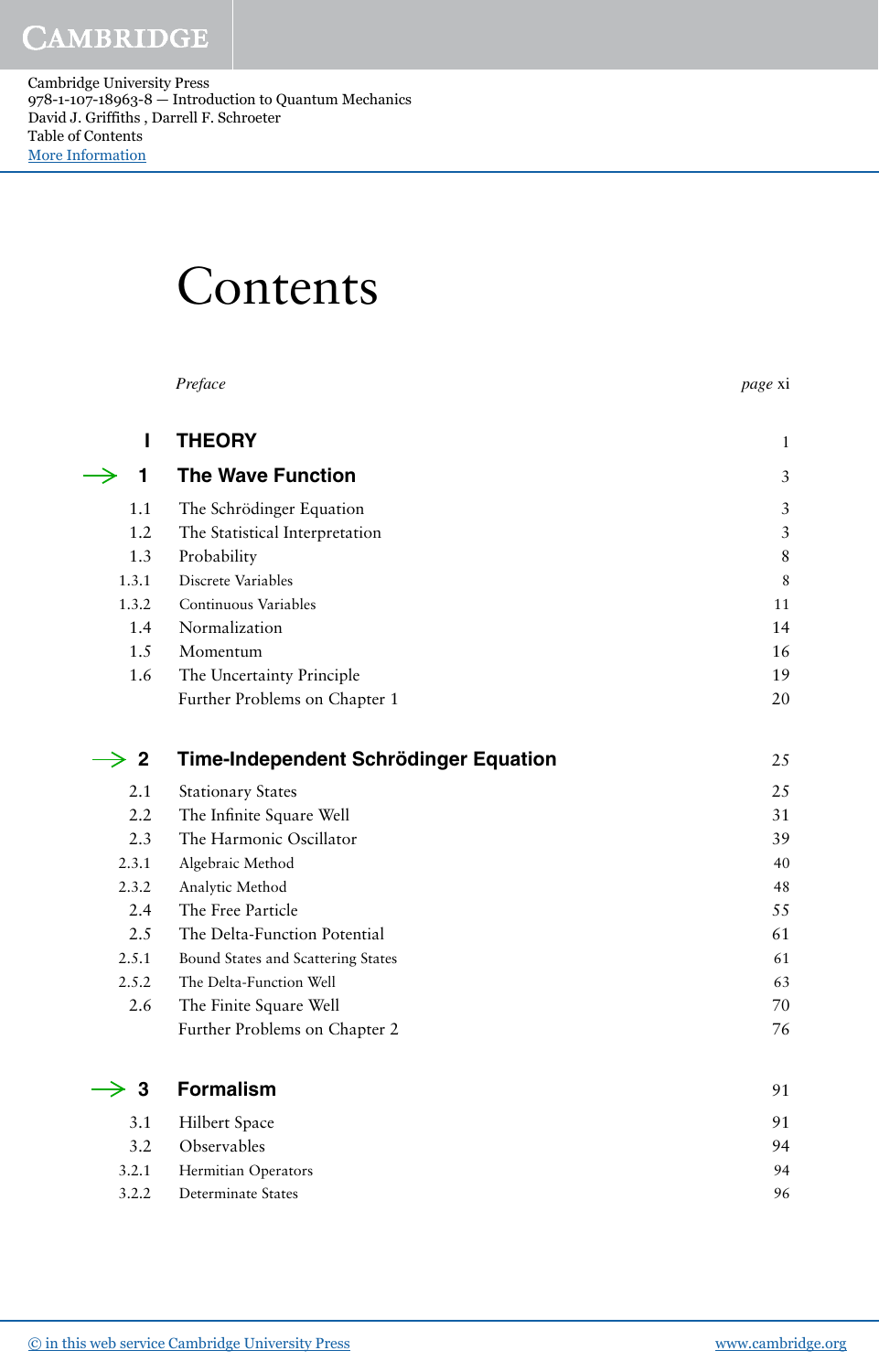Cambridge University Press 978-1-107-18963-8 — Introduction to Quantum Mechanics David J. Griffiths , Darrell F. Schroeter Table of Contents [More Information](www.cambridge.org/9781107189638)

| V١ | Contents |
|----|----------|
|    |          |

| 5                   | <b>Identical Particles</b>                     | 198 |
|---------------------|------------------------------------------------|-----|
|                     | Further Problems on Chapter 4                  | 187 |
| 4.5.2               | The Aharonov Bohm Effect                       | 182 |
| <del>4.5.1</del>    | <b>Minimal Coupling</b>                        | 181 |
| <u>-4.5 - </u>      | <b>Electromagnetic Interactions</b>            | 181 |
| <del>-4.4.3 -</del> | <b>Addition of Angular Momenta</b>             | 176 |
| 4.4.2               | Electron in a Magnetic Field                   | 172 |
| 4.4.1               | Spin $1/2$                                     | 167 |
| 4.4                 | Spin                                           | 165 |
| 4.3.2               | Eigenfunctions                                 | 162 |
| 4.3.1               | Eigenvalues                                    | 157 |
| 4.3                 | Angular Momentum                               | 157 |
| 4.2.2               | The Spectrum of Hydrogen                       | 155 |
| 4.2.1               | The Radial Wave Function                       | 144 |
| 4.2                 | The Hydrogen Atom                              | 143 |
| 4.1.3               | The Radial Equation                            | 138 |
| 4.1.2               | The Angular Equation                           | 134 |
| 4.1.1               | Spherical Coordinates                          | 132 |
| 4.1                 | The Schrödinger Equation                       | 131 |
| 4                   | <b>Quantum Mechanics in Three Dimensions</b>   | 131 |
|                     | Further Problems on Chapter 3                  | 124 |
| 3.6.3               | Changing Bases in Dirac Notation               | 121 |
| 3.6.2               | Dirac Notation                                 | 117 |
| 3.6.1               | Bases in Hilbert Space                         | 113 |
| 3.6                 | Vectors and Operators                          | 113 |
| 3.5.3               | The Energy-Time Uncertainty Principle          | 109 |
| 3.5.2               | The Minimum-Uncertainty Wave Packet            | 108 |
| 3.5.1               | Proof of the Generalized Uncertainty Principle | 105 |
| 3.5                 | The Uncertainty Principle                      | 105 |
| 3.4                 | Generalized Statistical Interpretation         | 102 |
| 3.3.2               | Continuous Spectra                             | 99  |
| 3.3.1               | Discrete Spectra                               | 98  |
| 3.3                 | Eigenfunctions of a Hermitian Operator         | 97  |

| $\rightarrow$ 5.1 Two-Particle Systems  | 198 |
|-----------------------------------------|-----|
| $\rightarrow$ 5.1.1 Bosons and Fermions | 201 |
| 5.1.2 Exchange Forces                   | 203 |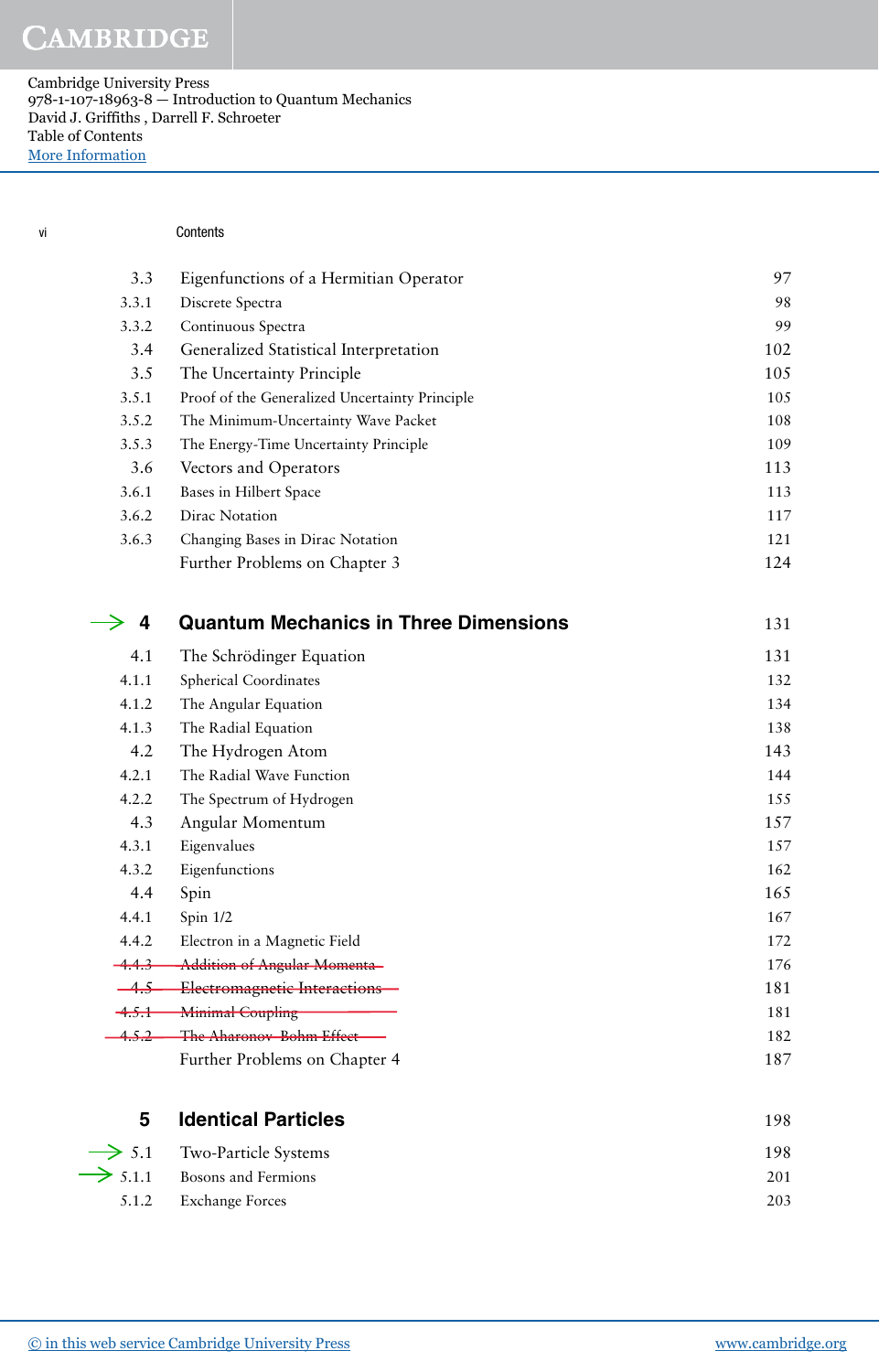Cambridge University Press 978-1-107-18963-8 — Introduction to Quantum Mechanics David J. Griffiths , Darrell F. Schroeter Table of Contents [More Information](www.cambridge.org/9781107189638)

Contents vii

| 5.1.3 | Spin                                 | 206  |
|-------|--------------------------------------|------|
| 5.1.4 | Generalized Symmetrization Principle | 207  |
| 5.2   | Atoms                                | 209  |
| 5.2.1 | Helium                               | 210  |
| 5.2.2 | The Periodic Table                   | 213  |
| 5.3   | Solids                               | 216  |
| 5.3.1 | The Free Electron Gas                | 216  |
| 5.3.2 | <b>Band Structure</b>                | 220  |
|       | Further Problems on Chapter 5        | 22.5 |

| 6     | <b>Symmetries &amp; Conservation Laws</b> | 232 |
|-------|-------------------------------------------|-----|
| 6.1   | Introduction                              | 232 |
| 6.1.1 | Transformations in Space                  | 232 |
| 6.2   | The Translation Operator                  | 235 |
| 6.2.1 | How Operators Transform                   | 235 |
| 6.2.2 | <b>Translational Symmetry</b>             | 238 |
| 6.3   | <b>Conservation Laws</b>                  | 242 |
| 6.4   | Parity                                    | 243 |
| 6.4.1 | Parity in One Dimension                   | 243 |
| 6.4.2 | Parity in Three Dimensions                | 244 |
| 6.4.3 | Parity Selection Rules                    | 246 |
| 6.5   | Rotational Symmetry                       | 248 |
| 6.5.1 | Rotations About the z Axis                | 248 |
| 6.5.2 | Rotations in Three Dimensions             | 249 |
| 6.6   | Degeneracy                                | 252 |
| 6.7   | <b>Rotational Selection Rules</b>         | 255 |
| 6.7.1 | Selection Rules for Scalar Operators      | 255 |
| 6.7.2 | Selection Rules for Vector Operators      | 258 |
| 6.8   | Translations in Time                      | 262 |
| 6.8.1 | The Heisenberg Picture                    | 264 |
| 6.8.2 | Time-Translation Invariance               | 266 |
|       | Further Problems on Chapter 6             | 268 |

| Ш     | <b>APPLICATIONS</b>                         | 2.77 |
|-------|---------------------------------------------|------|
|       | <b>Time-Independent Perturbation Theory</b> | 279  |
|       | 7.1 Nondegenerate Perturbation Theory       | 279  |
| 7.1.1 | General Formulation                         | 279  |
|       | 7.1.2 First-Order Theory                    | 280  |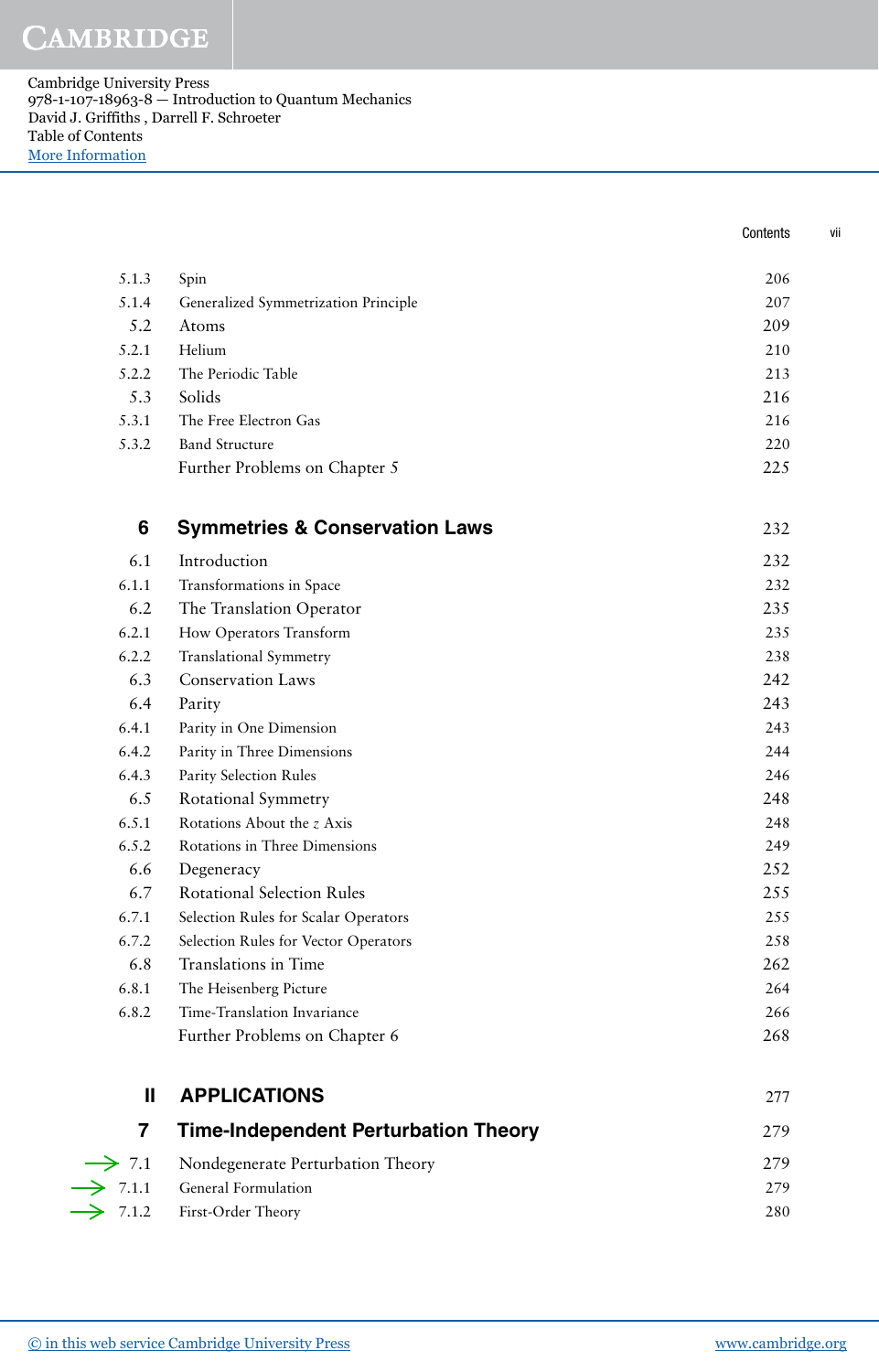viii Contents

Cambridge University Press 978-1-107-18963-8 — Introduction to Quantum Mechanics David J. Griffiths , Darrell F. Schroeter Table of Contents [More Information](www.cambridge.org/9781107189638)

| 7.1.3  | Second-Order Energies            | 284 |
|--------|----------------------------------|-----|
| 7.2    | Degenerate Perturbation Theory   | 286 |
| 7.2.1  | Two-Fold Degeneracy              | 286 |
| 7.2.2  | "Good" States                    | 291 |
| 7.2.3  | Higher-Order Degeneracy          | 294 |
| 7.3    | The Fine Structure of Hydrogen   | 295 |
| 7.3.1  | The Relativistic Correction      | 296 |
| 7.3.2  | Spin-Orbit Coupling              | 299 |
| 7.4    | The Zeeman Effect                | 304 |
| 7.4.1  | Weak-Field Zeeman Effect         | 305 |
| 7.4.2  | Strong-Field Zeeman Effect       | 307 |
| 7.4.3  | Intermediate-Field Zeeman Effect | 309 |
| 7.5    | Hyperfine Splitting in Hydrogen  | 311 |
|        | Further Problems on Chapter 7    | 313 |
| 8      | <b>The Variational Principle</b> | 327 |
| 8.1    | Theory                           | 327 |
| 8.2    | The Ground State of Helium       | 332 |
| 8.3    | The Hydrogen Molecule Ion        | 337 |
| 8.4    | The Hydrogen Molecule            | 341 |
|        | Further Problems on Chapter 8    | 346 |
| 9      | <b>The WKB Approximation</b>     | 354 |
|        |                                  |     |
| 9.1    | The "Classical" Region           | 354 |
| 9.2    | Tunneling                        | 358 |
| 9.3    | The Connection Formulas          | 362 |
|        | Further Problems on Chapter 9    | 371 |
| 10     | <b>Scattering</b>                | 376 |
| 10.1   | Introduction                     | 376 |
| 10.1.1 | Classical Scattering Theory      | 376 |
| 10.1.2 | Quantum Scattering Theory        | 379 |
| 10.2   | Partial Wave Analysis            | 380 |
| 10.2.1 | Formalism                        | 380 |
| 10.2.2 | Strategy                         | 383 |
| 10.3   | Phase Shifts                     | 385 |

10.4 The Born Approximation 388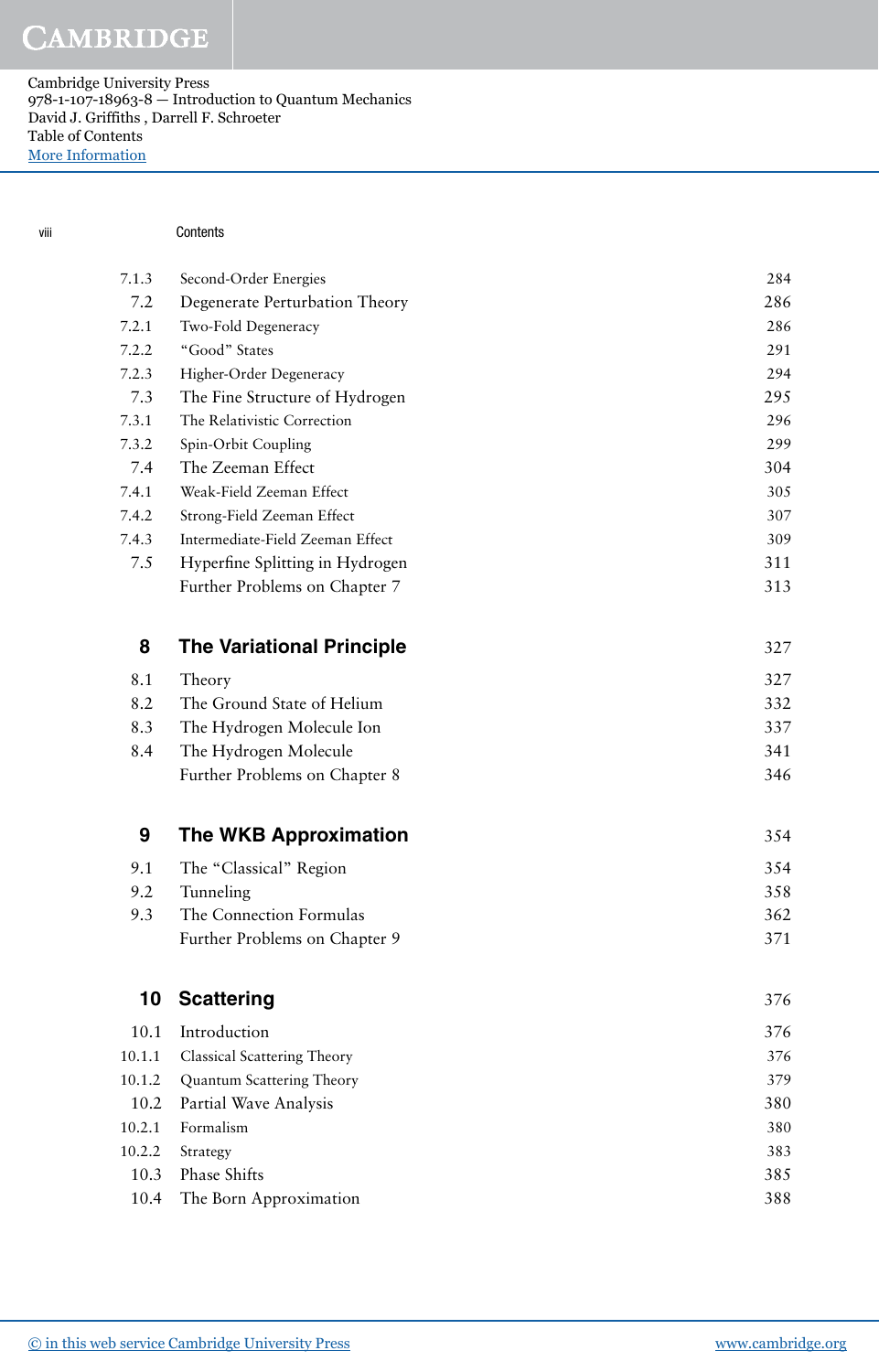Cambridge University Press 978-1-107-18963-8 — Introduction to Quantum Mechanics David J. Griffiths , Darrell F. Schroeter Table of Contents [More Information](www.cambridge.org/9781107189638)

|                 |                                                           | Contents |
|-----------------|-----------------------------------------------------------|----------|
| 10.4.1          | Integral Form of the Schrödinger Equation                 | 388      |
| 10.4.2          | The First Born Approximation                              | 391      |
| 10.4.3          | The Born Series                                           | 395      |
|                 | Further Problems on Chapter 10                            | 397      |
| 11              | <b>Quantum Dynamics</b>                                   | 402      |
| 11.1            | Two-Level Systems                                         | 403      |
| 11.1.1          | The Perturbed System                                      | 403      |
| 11.1.2          | Time-Dependent Perturbation Theory                        | 405      |
| 11.1.3          | Sinusoidal Perturbations                                  | 408      |
| 11.2            | Emission and Absorption of Radiation                      | 411      |
| 11.2.1          | Electromagnetic Waves                                     | 411      |
| 11.2.2          | Absorption, Stimulated Emission, and Spontaneous Emission | 412      |
| 11.2.3          | <b>Incoherent Perturbations</b>                           | 413      |
| 11.3            | Spontaneous Emission                                      | 416      |
| 11.3.1          | Einstein's A and B Coefficients                           | 416      |
| 11.3.2          | The Lifetime of an Excited State                          | 418      |
| 11.3.3          | Selection Rules                                           | 420      |
| 11.4            | Fermi's Golden Rule                                       | 422      |
| 11.5            | The Adiabatic Approximation                               | 426      |
| 11.5.1          | <b>Adiabatic Processes</b>                                | 426      |
| 11.5.2          | The Adiabatic Theorem                                     | 428      |
|                 | Further Problems on Chapter 11                            | 433      |
|                 | 12 Afterword                                              | 446      |
| 12.1            | The EPR Paradox                                           | 447      |
| 12.2            | Bell's Theorem                                            | 449      |
| 12.3            | Mixed States and the Density Matrix                       | 455      |
| 12.3.1          | <b>Pure States</b>                                        | 455      |
| 12.3.2          | <b>Mixed States</b>                                       | 456      |
| 12.3.3          | Subsystems                                                | 458      |
| 12.4            | The No-Clone Theorem                                      | 459      |
| 12.5            | Schrödinger's Cat                                         | 461      |
| <b>Appendix</b> | Linear Algebra                                            | 464      |
| A.1             | Vectors                                                   | 464      |
| A.2             | <b>Inner Products</b>                                     | 466      |
|                 |                                                           |          |

ix